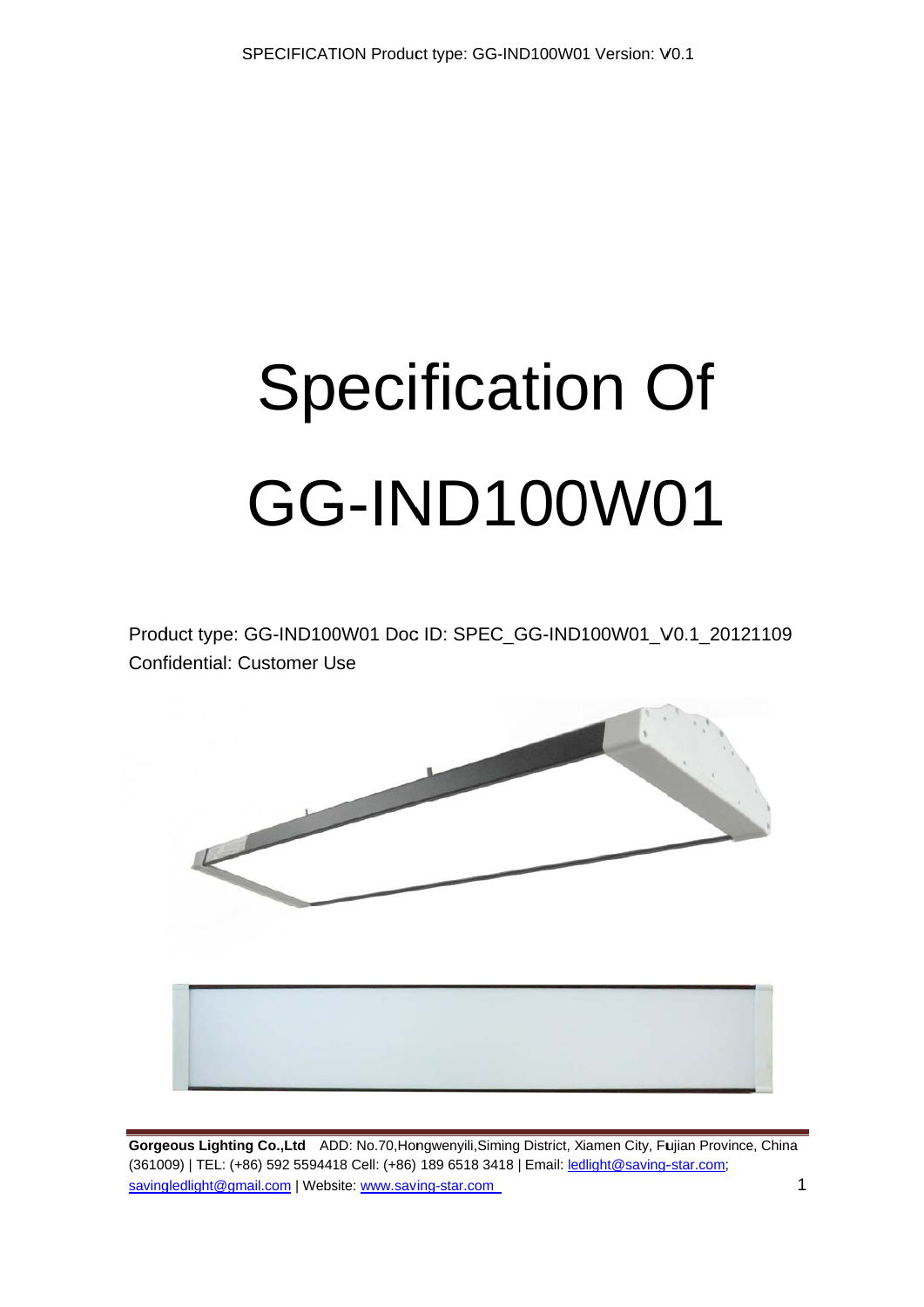## Revision history

| Version | Date       | <b>Change Description</b> | Author                  | Reviewer |
|---------|------------|---------------------------|-------------------------|----------|
| V0.01   | 2015/11/09 | <b>Initial Version</b>    | Susan Su;<br>Allen Chen | Mark Lau |
|         |            |                           |                         |          |
|         |            |                           |                         |          |
|         |            |                           |                         |          |
|         |            |                           |                         |          |
|         |            |                           |                         |          |
|         |            |                           |                         |          |
|         |            |                           |                         |          |
|         |            |                           |                         |          |
|         |            |                           |                         |          |
|         |            |                           |                         |          |
|         |            |                           |                         |          |

## Document approval

| Prepared by: | Checked by: | Approved by: |  |
|--------------|-------------|--------------|--|
| Signature    | Signature   | Signature    |  |
| Date         | Date        | Date         |  |

| Prepared by (Customer): |  | Checked<br>by(Customer): |  | Approved by (Customer): |  |
|-------------------------|--|--------------------------|--|-------------------------|--|
| Signature               |  | Signature                |  | Signature               |  |
| Date                    |  | Date                     |  | Date                    |  |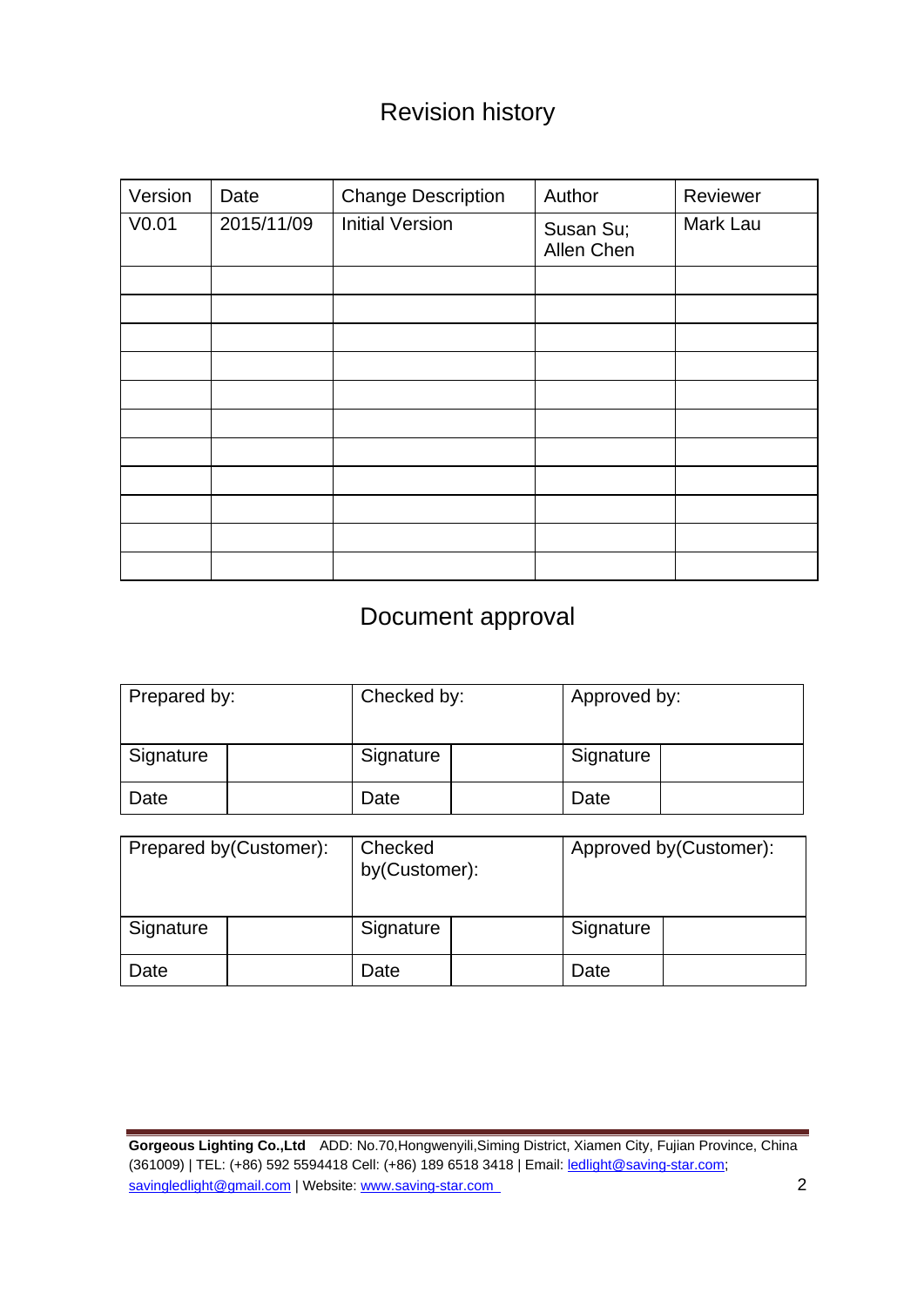# Introduction

#### Purpose

This document is to define the requirements of the GG-IND100W01 for commercial LED light application. All items defined by Us in this file should be discussed and confirmed with the customer to make sure the final products can meet the customer requirements. In this application, the CC control of output is employed.

#### Scope

The GG-IND100W01 is a LED light system including mechanical structure, side-cover, LED, diffuse, hang cable, LED driver, and will drive 192@80W or 240@100W LEDs of Osram or Lextar 5630 series.

#### Application

The GG-IND100W01 Module will be used at workshops, shopping malls, factory buildings, office buildings, store houses, gas stations, stadiums and exhibition buildings.

#### Definitions and abbreviations

| Item         | <b>Description</b>                            |
|--------------|-----------------------------------------------|
| <b>SPEC</b>  | Specification                                 |
| <b>IND</b>   | Industrial / Commercial LED High-bay Lighting |
| N.A.         | Not Available                                 |
| GG-IND100W01 | Integrate high-bay light with 800mm length    |
| Im           | Lumen                                         |
| T.B.D        | To be defined                                 |
| Max          | Maximum                                       |
| Min          | Minimum                                       |
| <b>CC</b>    | Constant current                              |
| <b>OCP</b>   | Over current protection                       |
| <b>OVP</b>   | Over voltage protection                       |
| <b>UVP</b>   | Under voltage protection                      |
| CCT          | Correlated color temperature                  |

Table 1 Definition, Acronyms and Abbreviations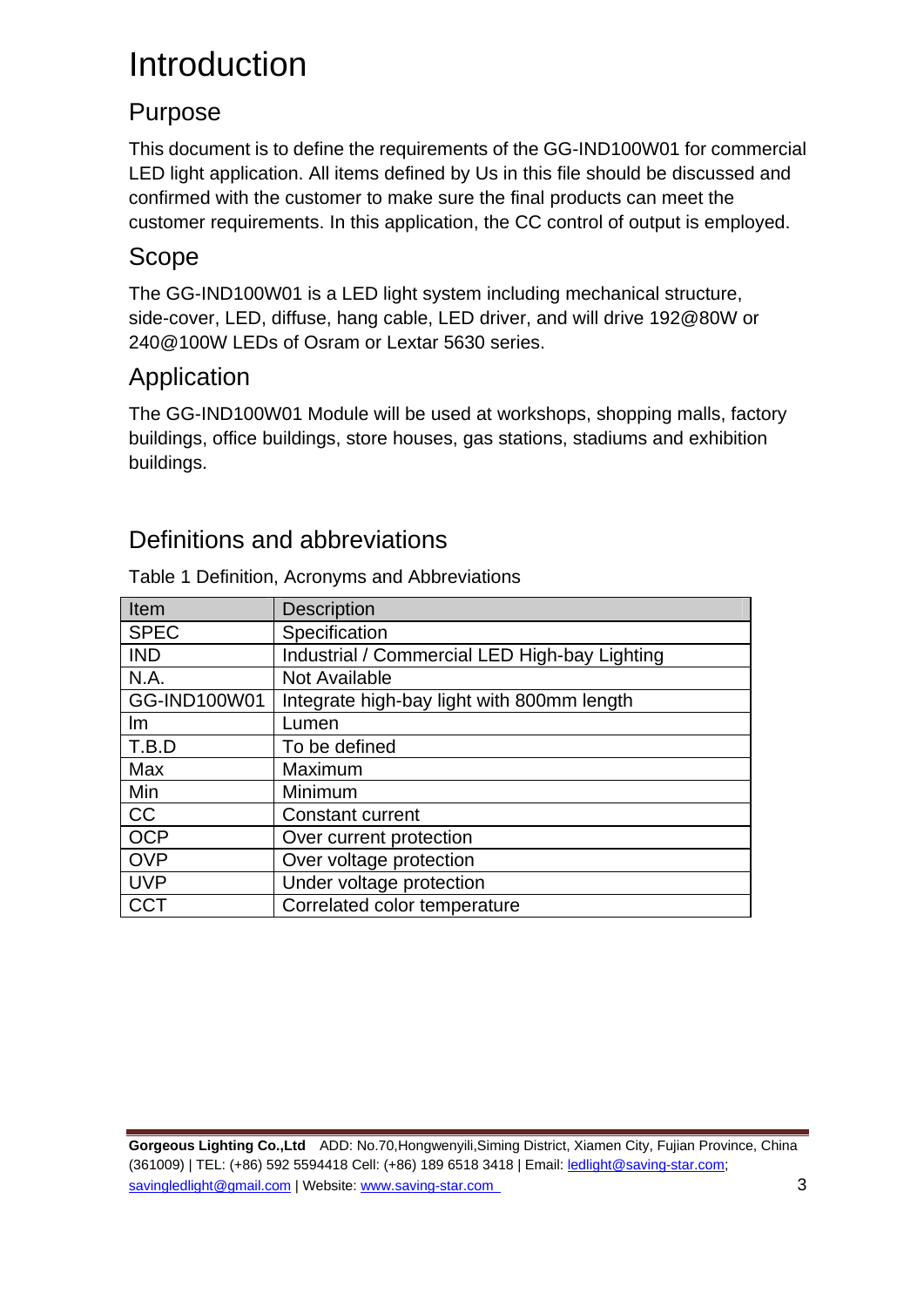# **General description**

System diagram (Including perspective)



Figure 1 GG-IND100W01 system diagram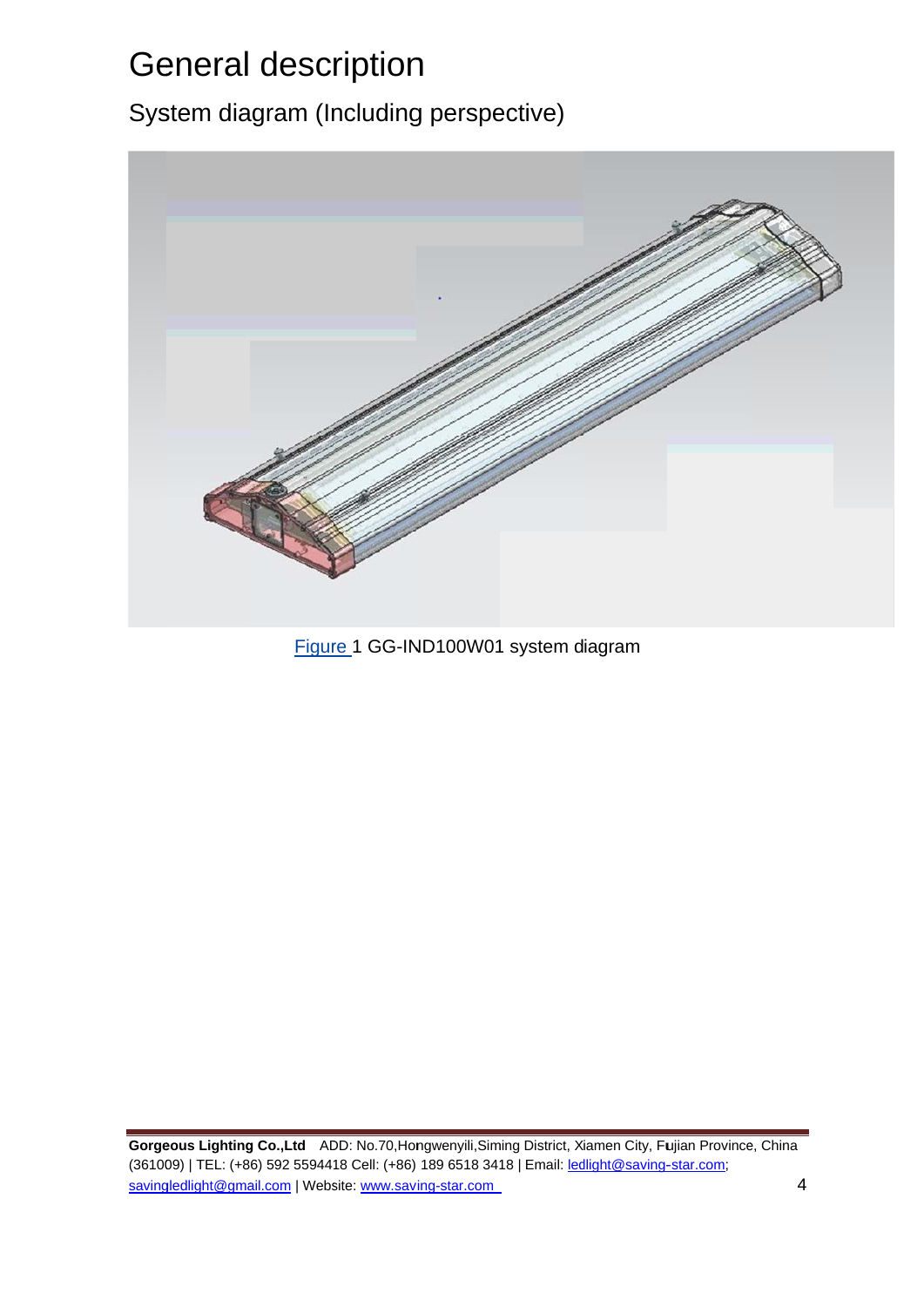## **Power function block**



Figure 2 GG-IND100W01 function block

#### **Material requirements**

- 1. All components should meet RoHS and Lead-free.
- 2. The manufacturing process should be Pb-free.
- 3. All components exposed should meet flame retardance of UL94V0.
- 4. The Tg of PCB should higher than 130°C and FR4 is preferred.
- 5. X7R/C0G or better material for ceramic capacitor is preferred.
- 6. The lifetime of the Al-Cap should be taken into account.

#### **Operational environment**

#### **Temperature range**

- $\bullet$ Storage temperature range : - $20^{\circ}$ C ~ +85 $^{\circ}$ C
- Operating temperature range : -10 $^{\circ}$ C ~ +40 $^{\circ}$ C

#### **Humidity range**

- Storage humidity:  $+5\% \sim +90\%$
- Operating humidity:  $+10\% \sim +80\%$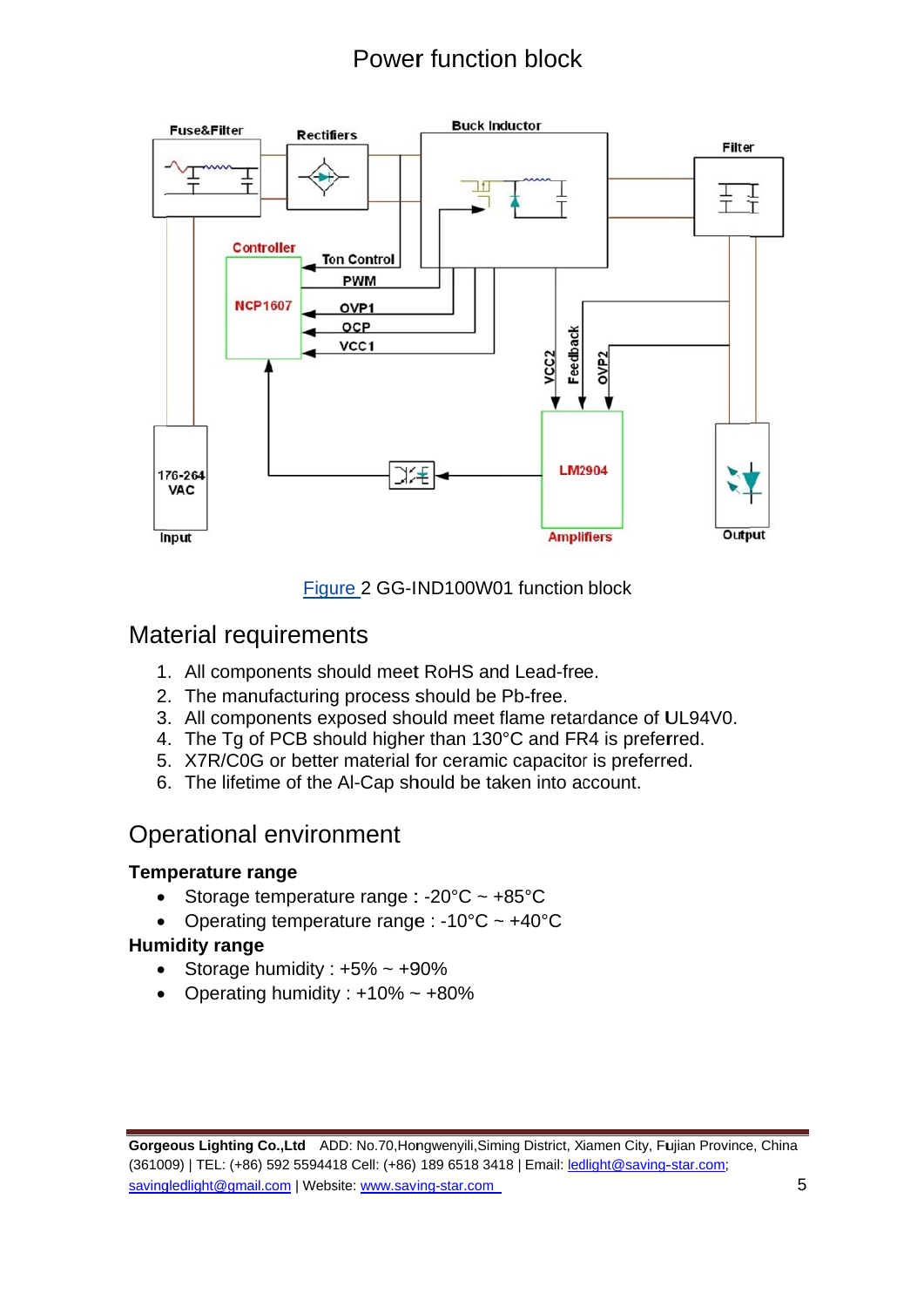## Mechanical requirements **Installation**



Figure 3 Installation

#### Housing dimension

**808**





Figure 4 Housing dimension (Unit:mm)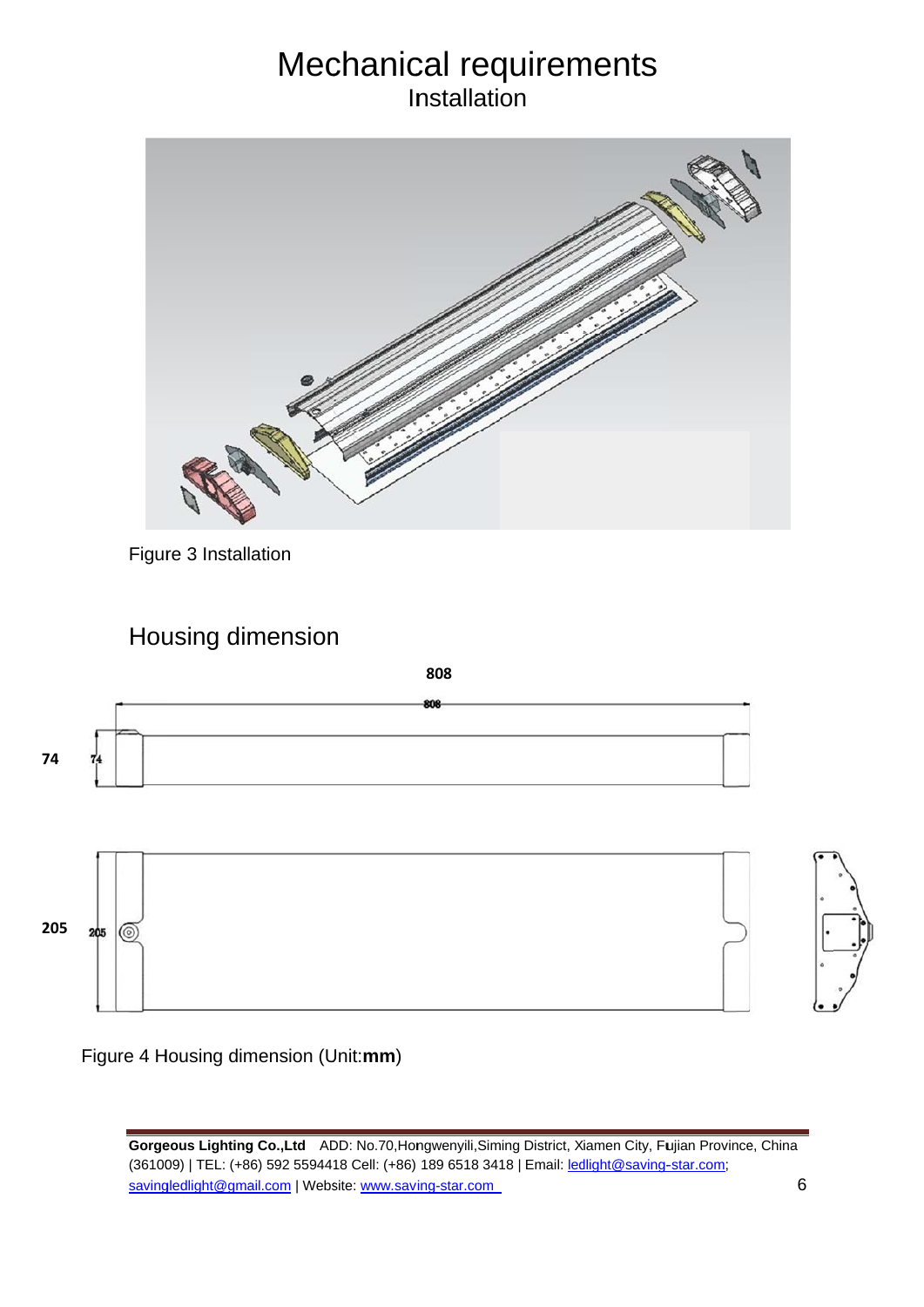#### I/O connection type

Input: connector in side-cover Output: connector

#### Color

Lampshade: Black or Silver Side-cover: White

#### **Material**

Housing: Aluminum alloy Side-cover: ABS/PC

## Weight

The weight of the GG-IND100W01 should be less than 3500 gram.

# **Electrical requirements**

## Input requirements

- Rated voltage: 200~240Vac  $\bullet$
- Input voltage range: 176~264Vac
- Nominal frequency: 50/60Hz
- DC voltage range (Emergency mode): 160~400Vdc
- Input power: 80W @ 176Vac/50Hz or 100W@ 176Vac/50Hz
- Input current : 0.52A @ 176Vac/50Hz@80W or 0.65A @ 176Vac/50Hz@100W Power factor: >0.9

#### **Output requirements**

- Rated output current : 500mA@80W or 620mA@100W
- Rated output voltage: 145~155Vdc
- Output current precision(without ripple) :  $\pm 5\%$
- Total efficiency : up to 95%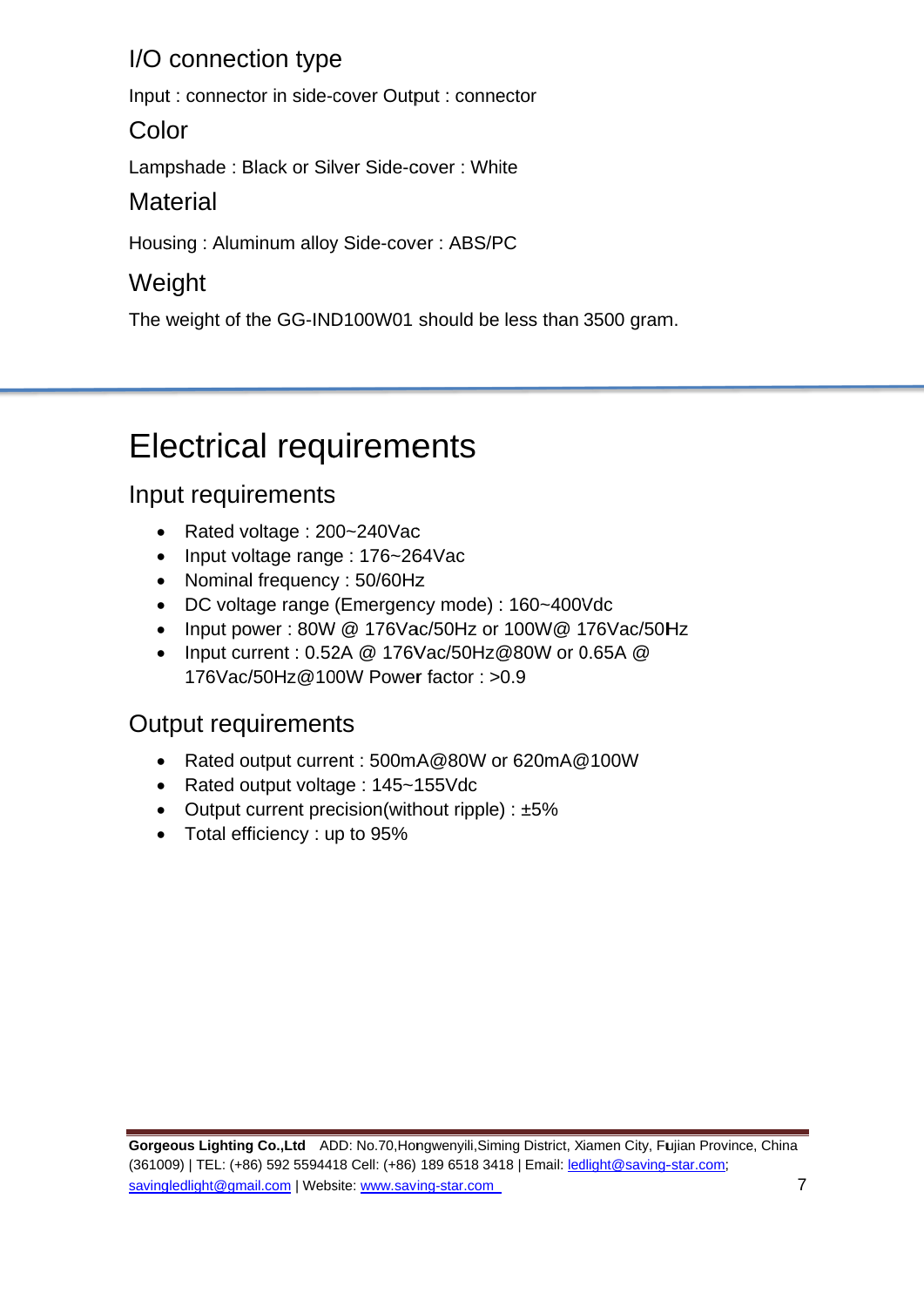#### Start-up

The start-up waveform and the sequence will be as bellow:



The start-up waveform and the sequence will be as bellow:

Figure 5 Input to output sequence

#### Rise time

The rise time of LED current (from 10% to 90% of the setting current) should be less than 120ms.

#### **Protection requirements**

When the output is abnormal, the GG-IND100W01 should enter to protection mode.

Protection mode

| Protection Item   Over load |                                       | Open load         | <sup>1</sup> Short circuit |
|-----------------------------|---------------------------------------|-------------------|----------------------------|
|                             | Protection mode   Automatically limit | I Shut down and   | Shut down and              |
|                             | to Defined value                      | automatic restart | automatic restart          |

Over load

If output current exceeds 800mA or voltage exceeds 160V, the output will be automatically limit to 800mA/160V.

Open load

The output of GG-IND100W01 should be open-circuit proof at following conditions:

-LED\_A open circuit

-LED\_K open circuit

If the open load occurred, the output should be shut down and automatically restart when the open load condition removed.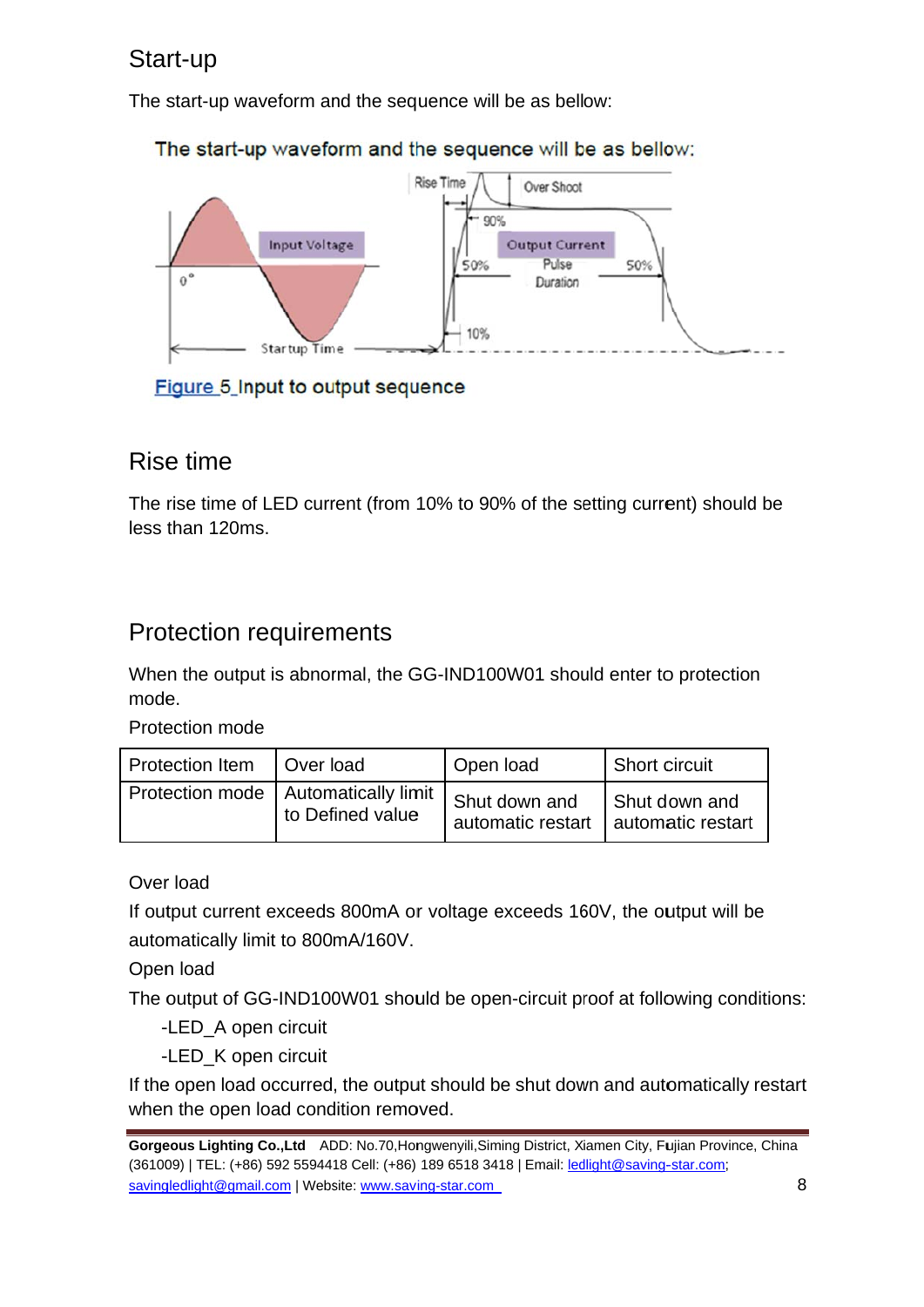#### **Short circuit**

The output of GG-IND100W01 should be short circuit proof at following conditions:

-LED A short to GND

-LED K short to GND

-LED\_ A short to LED\_K

After the short is occurred, the output should be shut down and automatically restart when the short circuit condition removed.

## **Optical requirements**

#### Normal requirements

- LED components: Osram or Lextar 5630 series
- Number of output strings: 4@80W or 5@100W  $\bullet$
- Number of LED components: 192@80W or 240@100W
- Light source life : 50000 hours
- Light output: 7600lm@80W or 9500lm@100W
- Color temperature : 5000~6500K
- Beam angle: 108° Color rendering index Ra: >80  $\bullet$

#### **Distribution diagram**



#### Figure 6 Distribution diagram (Please contact us for .IES files)